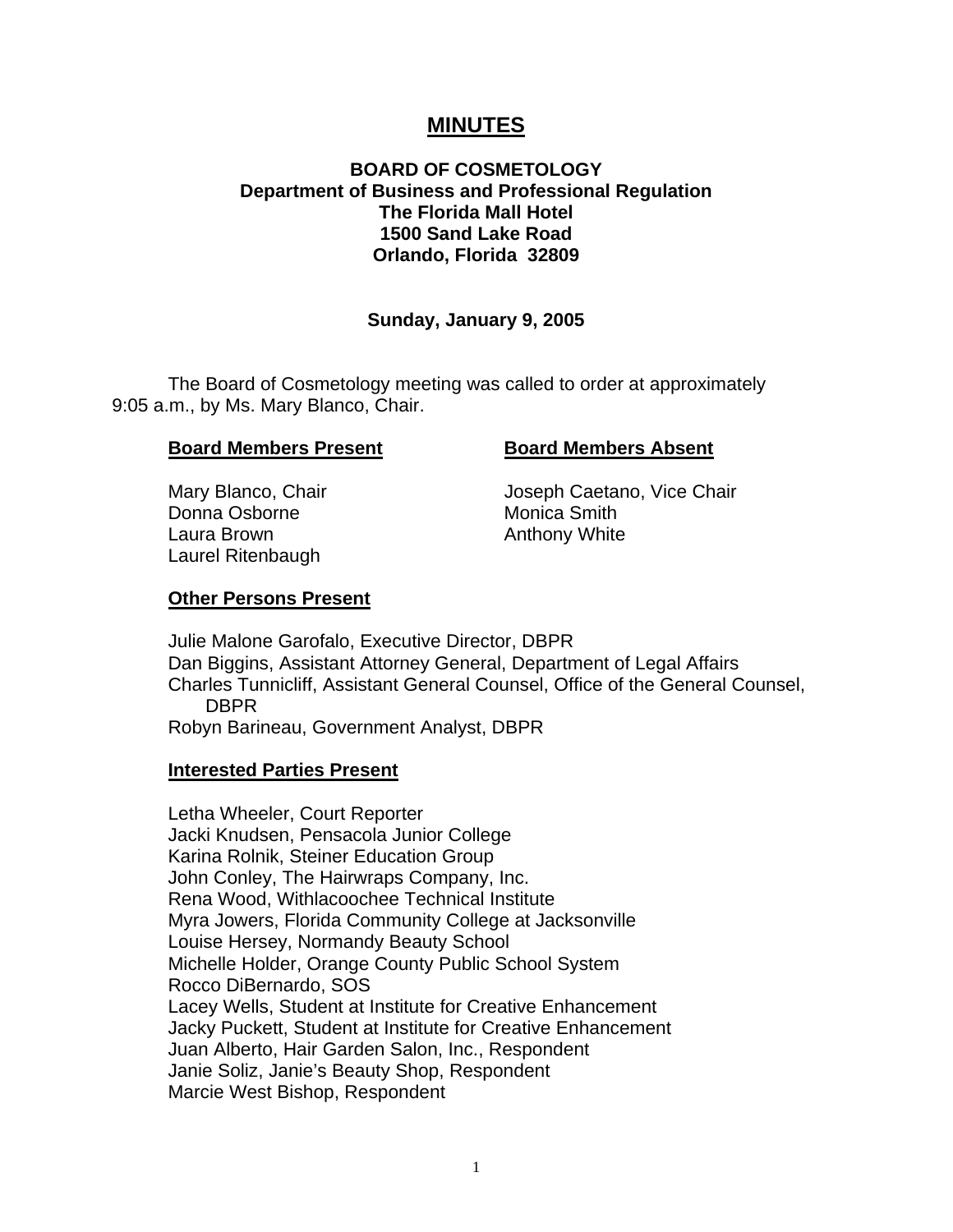Shikeca Cooper, Examination Applicant Bozena J. Sicari, Endorsement Applicant Pamela Batchelor Kim VanFossen Patricia Boone Steve Sicari

The meeting was opened with a roll call and a quorum was established. Chair Blanco excused the absences of Vice Chair Joseph Caetano and Ms. Monica Smith due to health issues.

#### **Approval of Minutes: October 10, 2004, and October 29, 2004**

Mrs. Laura Brown moved to accept the minutes from the October 10, 2004, board meeting. Ms. Donna Osborne seconded the motion to accept the minutes and the motion passed unanimously.

Mrs. Brown asked that the minutes of the October 29, 2004, conference call board meeting be amended on page seven to reflect her change in favor of booth renting licensure because occupational licensing is not required in all counties. Mrs. Brown moved to accept the minutes from the October 29, 2004, conference call legislative workshop and the amended minutes from the October 29, 2004, board meeting. Ms. Osborne seconded to the motion to accept the minutes and the motion passed unanimously.

#### **Disciplinary Matters**

Mr. Dan Biggins, Assistant Attorney General, inquired if all the board members had received their board meeting materials and if the members had reviewed all the materials. All members responded in the affirmative to these questions.

#### **Informal Hearings**

Regarding Case No. 2003-057777 against Hair Garden Salon, Inc. of Miami, Mr. Charles Tunnicliff, Assistant General Counsel, presented the department's case in this matter. The department suggested assessing a fine of \$550 and costs of \$133.06. Mr. Juan Alberto, owner of Hair Garden Salon, Inc. was present and offered mitigation in this matter. Mr. Alberto indicated that he has not ever had any violations in the past and that it was not his intention to allow his salon license to become delinquent. He indicated that upon the inspector finding his salon license to be delinquent, he immediately contacted his bank to determine whether or not his renewal payment had cleared his bank. Upon finding that the check had not cleared his bank account, he immediately went online and renewed his salon license. Mr. Alberto added that the proposed fine and costs amount would cause an extreme financial burden on him. Mrs. Brown moved that the board find the Respondent was properly served with the Administrative Complaint, that there was competent substantial evidence to support the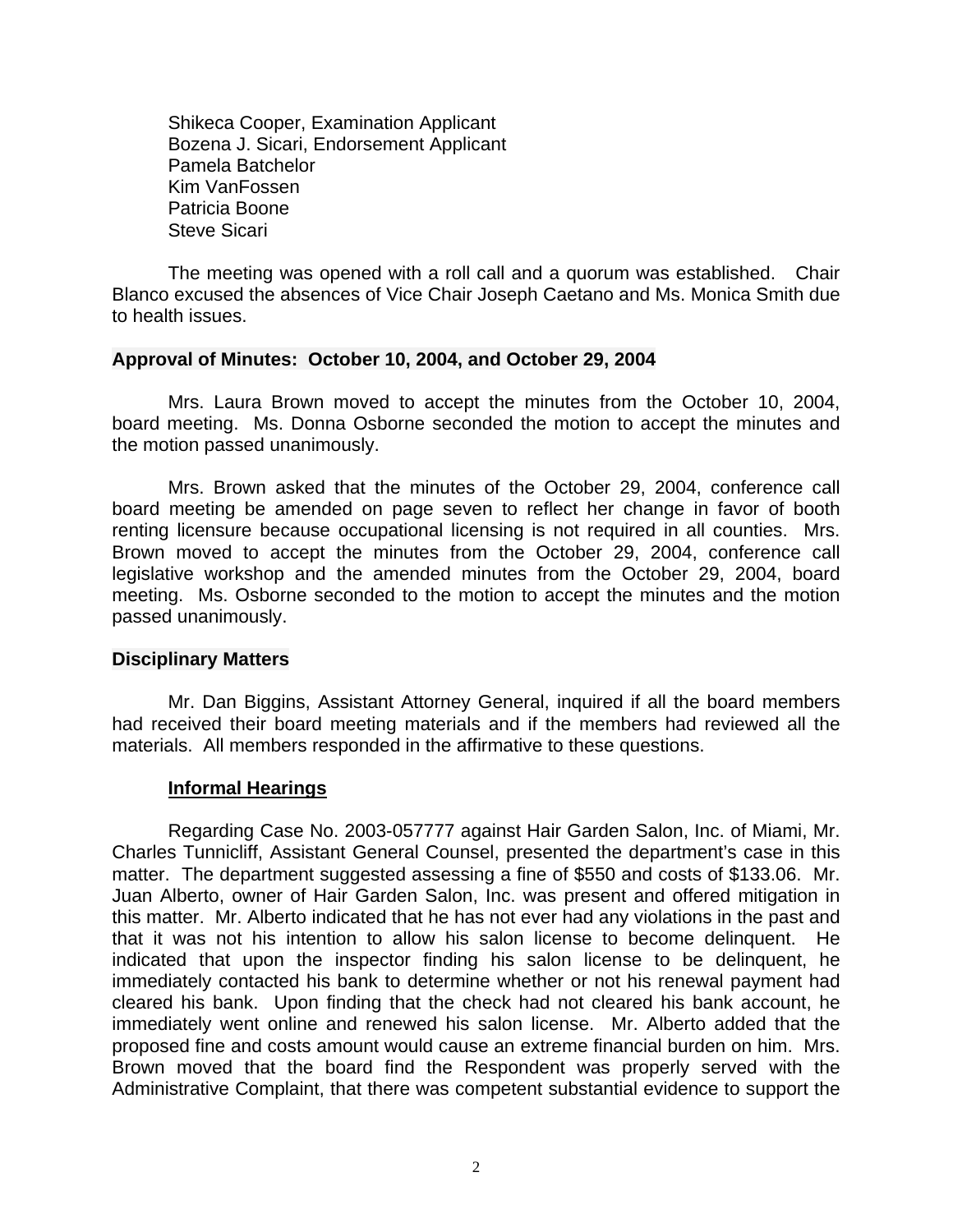allegations as set forth in the Administrative Complaint, that the Respondent committed the offenses as outlined in the Administrative Complaint, and impose a fine of \$550, allowing the Respondent to pay the fine in six equal monthly installments. Ms. Osborne seconded the motion and the motion passed unanimously.

Regarding Case No. 2004-032650 against Norman's of NY or Boca Raton, Mr. Tunnicliff presented the department's case in this matter and suggested assessing a fine of \$500 and costs of \$64.93. Mrs. Brown moved that the board find the Respondent was properly served with the Administrative Complaint, that there was competent substantial evidence to support the allegations as set forth in the Administrative Complaint, that the Respondent committed the offenses as outlined in the Administrative Complaint, and impose a fine of \$500 and costs of \$64.93. Ms. Laurel Ritenbaugh seconded the motion and the motion passed unanimously.

Regarding Case No. 2003-048681 against Anita Wiley of Stuart, Mr. Tunnicliff presented the department's case in this matter and suggested assessing a fine of \$1,950 and costs of \$139.48. After discussion by the board, Ms. Osborne moved that the board find the Respondent was properly served with the Administrative Complaint, that there was competent substantial evidence to support the allegations as set forth in the Administrative Complaint, that the Respondent committed the offenses as outlined in the Administrative Complaint, and impose a fine of \$1,950, costs of \$139.48, and a six month license suspension. Ms. Ritenbaugh seconded the motion and the motion passed unanimously.

Regarding Case No. 2003-073498 against Erlinda Carreno of Immokalee, Mr. Tunnicliff presented the department's case in this matter and suggested assessing a fine of \$500 and costs of \$140.94. Mrs. Brown moved that the board find the Respondent was properly served with the Administrative Complaint, that there was competent substantial evidence to support the allegations as set forth in the Administrative Complaint, that the Respondent committed the offenses as outlined in the Administrative Complaint, and impose a fine of \$500 and costs of \$140.94. Ms. Osborne seconded the motion and the motion passed unanimously.

Regarding Case No. 2004-027534 against Janie's Beauty Shop of Immokalee, Mr. Tunnicliff presented the department's case in this matter and suggested assessing a fine of \$500 and costs of \$130.16. Ms. Janie Soliz, owner of Janie's Beauty Shop, was present and offered mitigation in this matter. Ms. Soliz admitted that she did not dispute the material facts of this case so this matter was heard as an Informal Hearing rather than a Motion for Waiver of Rights and Final Order. Ms. Soliz indicated that she bought the salon in 2002 and when she changed the name and location, she submitted a new application and received her license not realizing that the license was due for renewal in November of that year. She now realizes that salon licenses are due for renewal every November 30 of even numbered years. Mrs. Brown moved that the board find the Respondent was properly served with the Administrative Complaint, that there was competent substantial evidence to support the allegations as set forth in the Administrative Complaint, that the Respondent committed the offenses as outlined in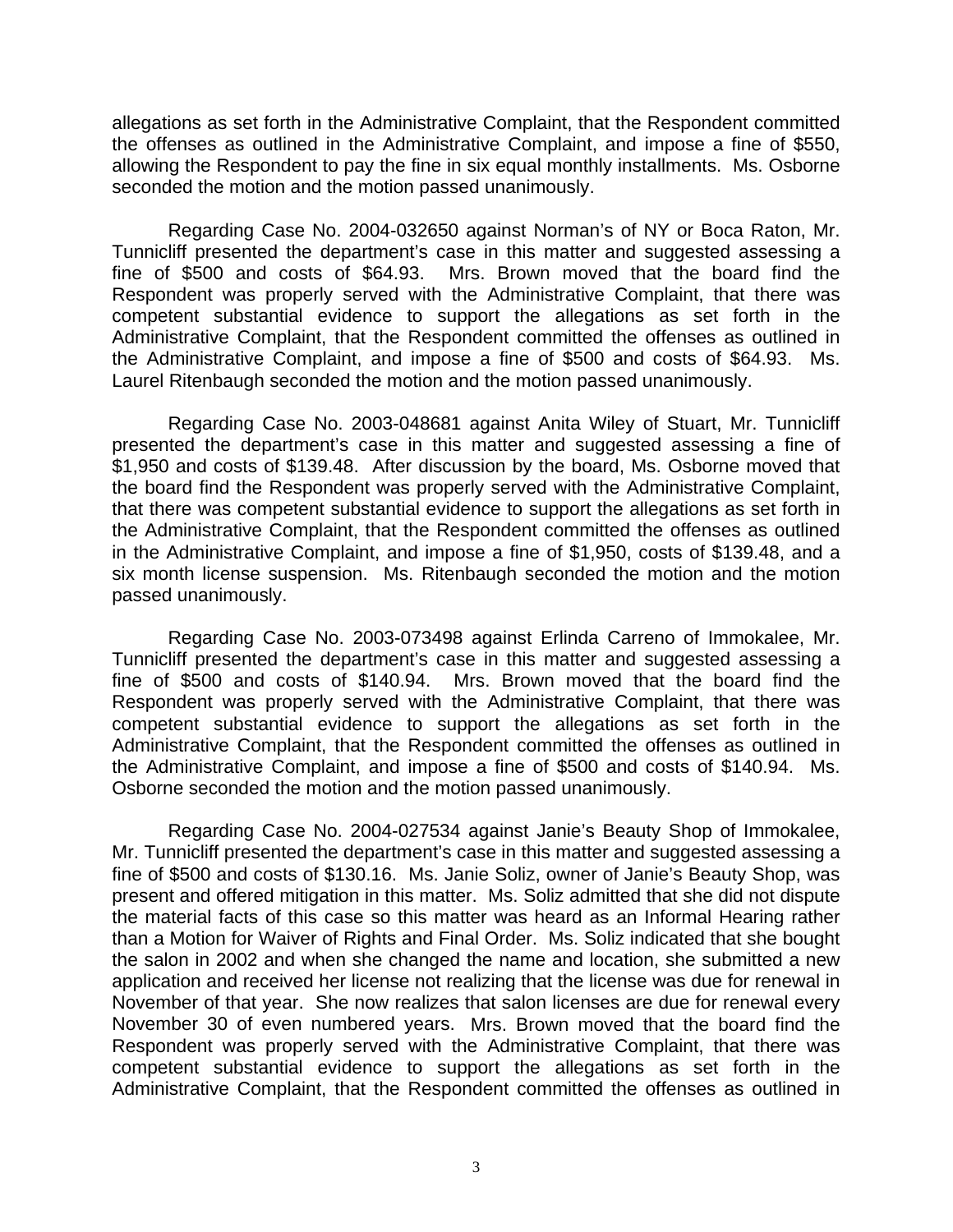the Administrative Complaint, and impose a fine of \$500 and costs of \$130.16, allowing the Respondent to pay the fine and costs in six monthly installments with the first installment paying the costs in full. Ms. Osborne seconded the motion and the motion passed unanimously.

# **Motion for Reconsideration**

**Marcie West Bishop; Belle Glade** Case No. 2003-070819 \$2,250 fine, costs of \$399.03, and a six-month license suspension Original Final Order entered August 11, 2004

Ms. Bishop was present at the board meeting. Mr. Tunnicliff reminded the board that Ms. Bishop appeared at the October 10, 2004, board meeting at which time the board agreed to a reconsideration of this case at their January 2005 board meeting. In addition, the board asked Ms. Bishop to provide additional documentation supporting her abusive marriage. Ms. Bishop complied with the board's request and her personal informational was included in the agenda and its addendum for the board's review and consideration. Ms. Robyn Barineau, Government Analyst, informed the board that Ms. Bishop had paid the remaining \$50 due in the prior case against her (2001-00505) and that she has made three payments toward the current final order (2003-070819) in the amounts of \$399.03, \$399, and \$399.03, totaling \$1,197.06. Ms. Osborne moved to remove the license suspension so long as Ms. Bishop continued to make the required payments to pay the outstanding fine and costs in full. The motion failed for lack of a second. Mrs. Brown suggested decreasing the fine amount to \$1,053.03 and costs of \$144.03 due to Ms. Bishop's good faith efforts at providing documentation supporting her personal situation and her continued payments toward the outstanding fine and costs of this case. Ms. Osborne indicated she sympathized with Ms. Bishop but felt that the original fine amount of \$2,250 and costs amount of \$144.03 was just because of her prior violations. Mrs. Brown moved to assess a fine of \$1,053.03 and costs of \$144.03 in this matter. Ms. Ritenbaugh seconded the motion and the motion passed unanimously.

# **Informal Hearings (continued)**

Regarding Case No. 2003-046632 against Alanda Harper of West Palm Beach, Mr. Tunnicliff presented the department's case in this matter and suggested assessing a fine of \$200 and costs of \$135.75. Ms. Osborne moved that the board find the Respondent was properly served with the Administrative Complaint, that there was competent substantial evidence to support the allegations as set forth in the Administrative Complaint, that the Respondent committed the offenses as outlined in the Administrative Complaint, and impose a fine of \$200 and costs of \$135.75. Ms. Ritenbaugh seconded the motion and the motion passed unanimously.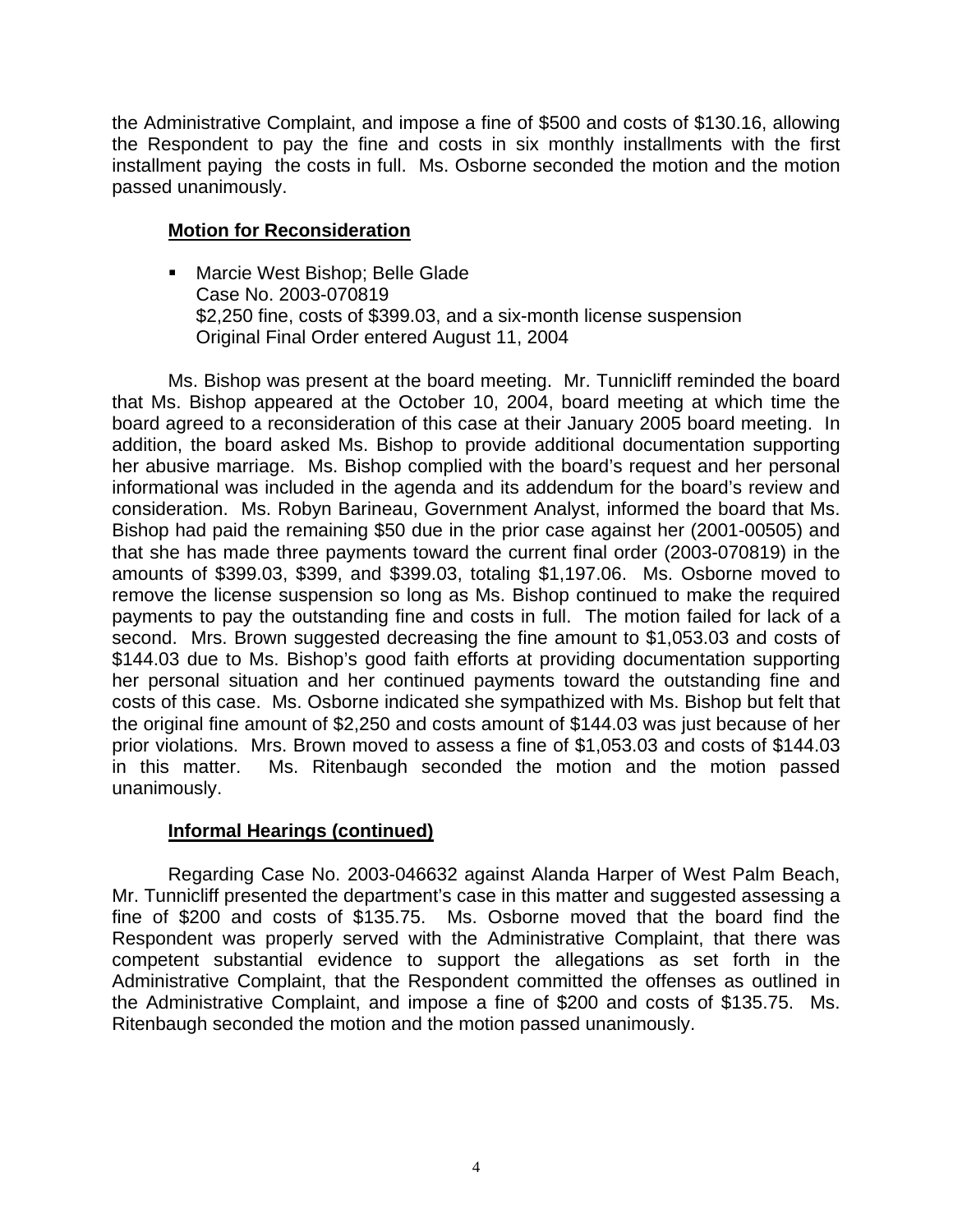Regarding Case No. 2003-060948 against Patti's Hair Lounge, Patricia Blake of Ft. Lauderdale, Mr. Tunnicliff asked that this case be pulled from the agenda to be considered at a later date.

### **Motions for Waiver of Rights and Final Order**

Regarding Case No. 2004-037194 against Victoria Drago of Tampa, Mr. Tunnicliff asked that this case be pulled from the agenda to be considered at a later date.

Unless otherwise stated, by appropriate motion the board found that the Respondent was properly served with the Administrative Complaint, the Respondent failed to respond within 21 days thereby waiving their right to elect a hearing in this matter, the board accepted the allegations as stated in the Administrative Complaint and adopted them as the findings of fact and conclusions of law of the board, and imposed the penalties shown below:

- **Hung Viet Nguyen; Tallahassee** Case No. 2003-049825 \$500 fine and \$109.71 costs
- **Maria G. Lopez; Coral Gables** Case No. 2004-026284 \$500 fine and \$34.10 costs
- **Maiketa T. Terrell; Eglin AFB** Case No. 2004-032008 \$500 fine and \$115.19 costs
- **Taneka Lennon: West Palm Beach** Case No. 2003-044539 \$200 fine and \$125.35 costs
- **Ban Le: Hialeah** Case No. 2004-008388 \$1,500 fine and \$171.36 costs
- **Varda Israel**; Plantation Case No. 2004-002367 \$500 fine and \$168.02 costs
- **Lavon Henderson; Hollywood** Case No. 2004-024650 \$500 fine and \$226.07 costs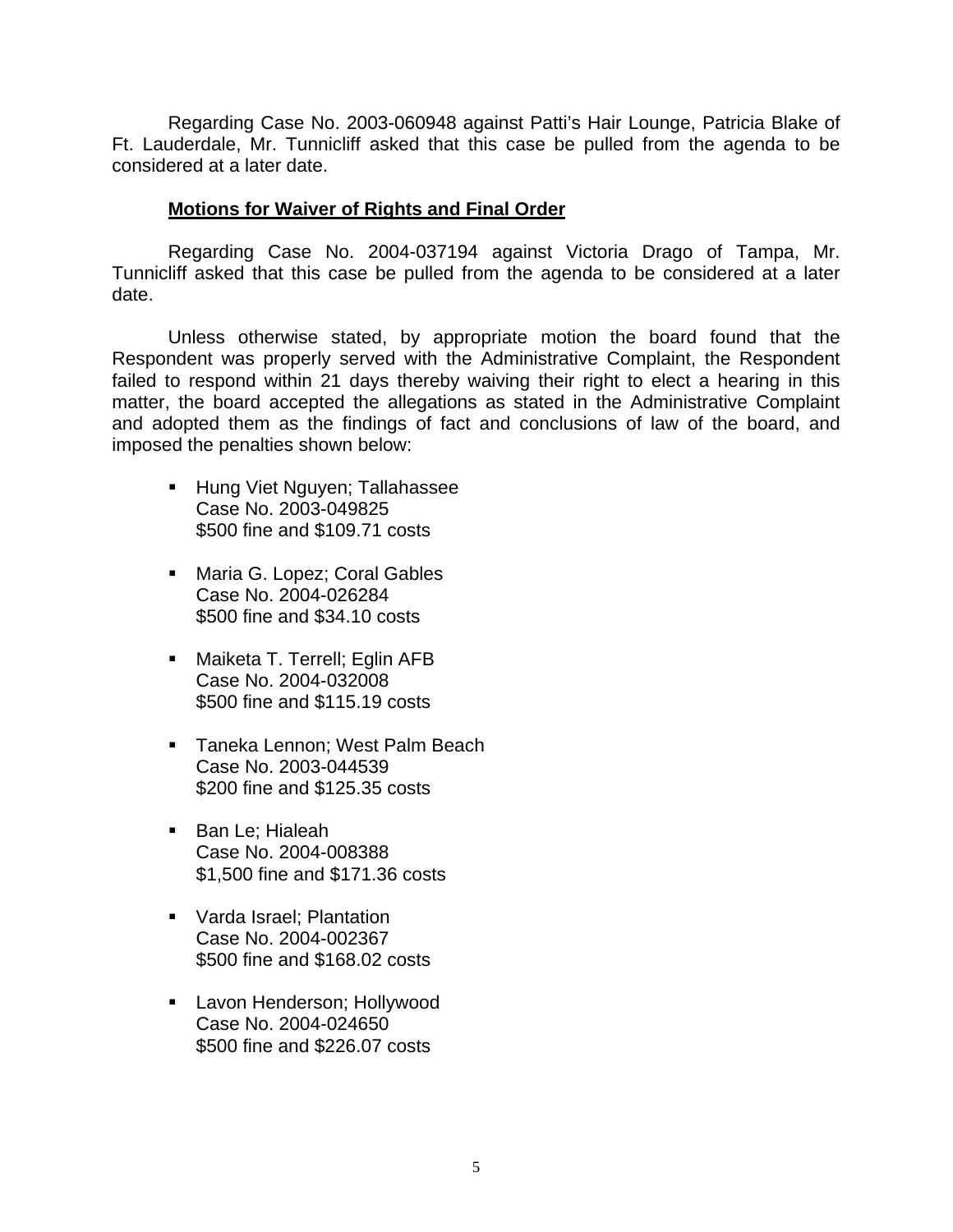- Nadia Pena; Orlando Case No. 2003-072104 \$1,000 fine and \$446.98 costs
- Hair Impact; Lauderhill Case No. 2004-034979 \$500 fine and \$241.33 costs
- **Elizabeth Sansom: Lantana** Case No. 2003-086154 \$550 fine and \$138.54 costs

## **Stipulations**

Unless otherwise stated, by appropriate motion the board found the Respondent to have committed the offenses as alleged in the Administrative Complaint and adopted the Stipulation of the parties as the board's final action regarding a penalty to be imposed on the Respondent as follows:

- **FIOT S. Parra: West Palm Beach** Case No. 2003-086164 \$500 fine and \$106.32 costs
- **Natural Creations Salon; Plant City** Case No. 2004-036188 \$500 fine and \$10.89 costs
- Olga Santiago; Miami Case No. 2004-021152 \$500 fine and \$30.25 costs
- **Andre S. Lewis; Pompano Beach** Case No. 2003-076450 \$1,500 fine and \$222.84 costs
- Reflections Hair Studio & Spa; Oviedo Case No. 2004-007219 \$200 fine and \$99.54 costs
- **Nails Max; Jupiter** Case No. 2003-091657 \$700 fine and \$177.48 costs
- **Thuy Hang Dang; Marietta, Georgia** Case No. 2004-034344 \$500 fine and \$187.26 costs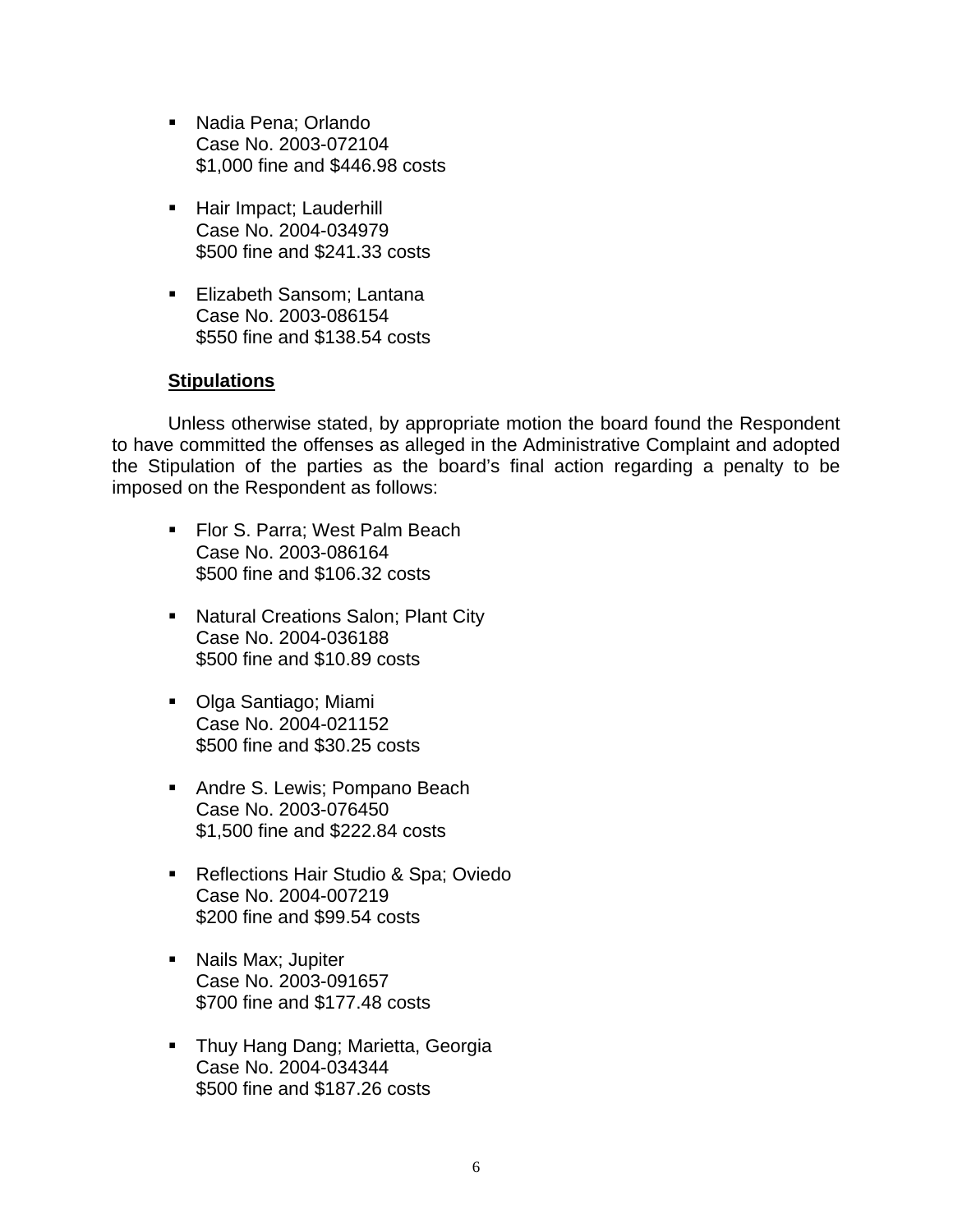- Roldolfo Macedo, d/b/a Ashley Salon; Indiantown Case No. 2003-082908 \$500 fine and \$119.85 costs
- Adolfina Becerra; Miami Case No. 2004-022431 \$100 fine and \$44.50 costs

## **Department Attorney Report**

Mr. Tunnicliff informed the board that there are currently 158 open cosmetology cases in the legal section.

Mrs. Brown asked Mr. Tunnicliff about a prior Respondent's suggestion that inspectors note on citations which individuals are alleged to have violated the laws and rules. Mr. Tunnicliff informed Mrs. Brown that this suggestion has been discussed and department inspectors are aware of this request. He added that the notes portion of a legal case file often have detailed information that the board does not see which lists who violated the laws and rules.

Mrs. Brown inquired if Mr. Tunnicliff had been able to determine whether or not final orders of the board were listed on individual or business credit reports. Mr. Biggins indicated he believed that if a final judgment were obtained through the civil court system based on non-payment of a board final order, then that judgment would be listed on a credit report. Mr. Tunnicliff will research this matter with the department's collections attorney and report his findings to the board at the next board meeting.

Ms. Osborne informed Mr. Tunnicliff that she received several phone calls from individuals who attempted to file a complaint or notify the department of unlicensed activity and the callers were told, "we are too busy to handle." She indicated one particular caller was complaining about a salon which has been unlicensed for over seven months. Mr. Tunnicliff instructed the board members to contact him personally with any complaints and provided his various telephone numbers. He reminded the board that the department must have sufficient information to pursue a complaint. The board was grateful and thanked Mr. Tunnicliff for his assistance.

# **Applications**

# **Application for Licensure by Examination**

■ Shikeca Cooper

Ms. Julie Malone Garofalo, Executive Director, informed the board that Ms. Cooper was attempting to obtain a Florida cosmetology license by examination. The application Ms. Cooper provided to the department was signed by an official of a school which has been closed for several years, with Ms. Cooper having completed cosmetology school in 1995. After reviewing the provided documentation, Mrs. Brown moved to allow Ms. Cooper to sit for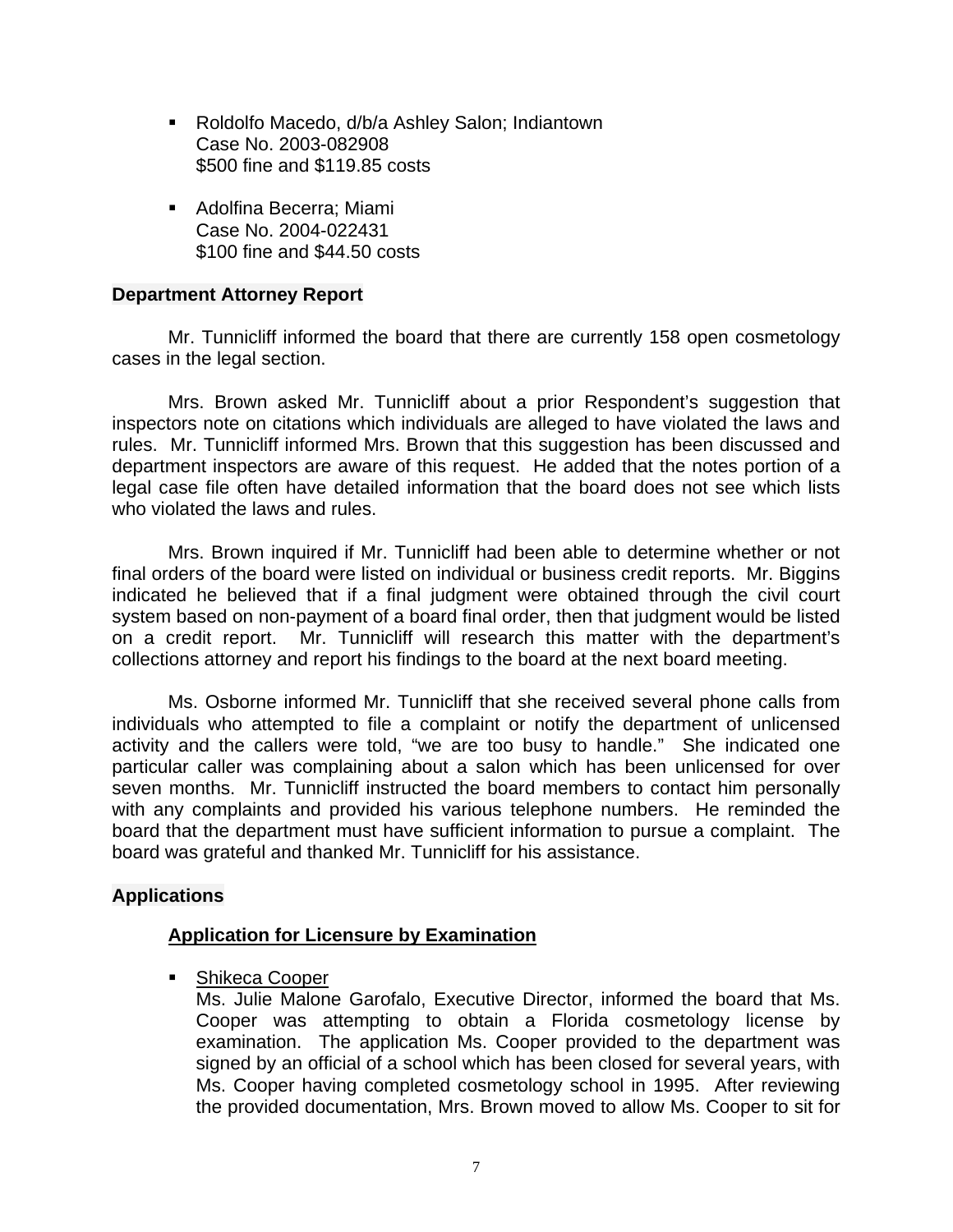the cosmetology examination so long as she has met all other examination requirements. Ms. Osborne seconded the motion and the motion passed unanimously.

## **Application for Licensure by Endorsement**

■ Bozena J. Sicari/New York

Ms. Garofalo informed the board that Ms. Sicari was attempting to endorse from the state of New York. The state of New York certified that Ms. Sicari obtained a license with 1,000 hours or equivalent experience, however, Ms. Sicari's cosmetology school transcript reflected 1,000 school hours. Ms. Sicari has subsequently obtained 200 additional hours of training at Total Hair and Nails Academy of West Palm Beach. Her original license certification, however, did not verify whether or not Ms. Sicari had passed a written examination. Ms. Garofalo indicated she spoke with a supervisor at the New York Board of Cosmetology office who verified that in order for Ms. Sicari to obtain a New York cosmetology license, she would have passed a written examination. Ms. Sicari added that she attempted to get written information verifying her passing a written examination but was told that her records had been destroyed. She added that she was not only required to take a written examination in New York, but she was also required to take a practical examination for licensure. Based on the agenda information, and the verbal information provided by Ms. Garofalo and Ms. Sicari, Ms. Osborne moved to approve Ms. Sicari's application for endorsement. Mrs. Brown seconded the motion and the motion passed unanimously.

# **Hair Braiding Course Applications**

**EXEC** Academy of Health and Beauty

Ms. Ritenbaugh moved to approve this course application. Mrs. Brown seconded the motion and the motion passed unanimously.

■ Simplicity Hair Design/Suncura Cobb

Ms. Osborne moved to approve this course application. Ms. Ritenbaugh seconded the motion and the motion passed unanimously.

All Dolled Up

Ms. Osborne moved to approve this course application. Mrs. Brown seconded the motion and the motion passed unanimously.

# **Hair Wrapping Course Applications**

**EXEQ Academy of Health and Beauty** Ms. Osborne moved to approve this course application contingent upon the provider striking the portions of the course relating to non-hair wrapping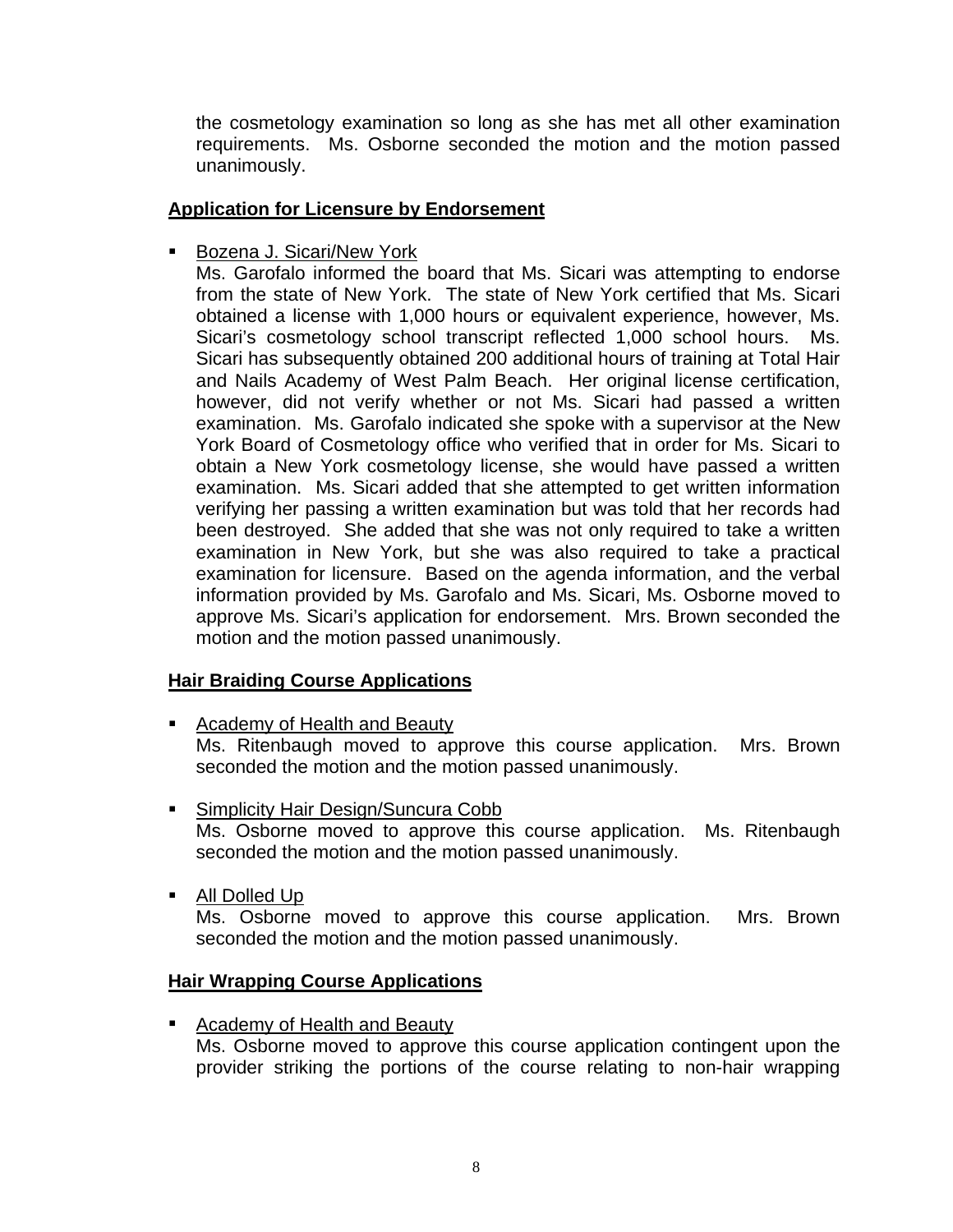techniques (pages 1137-1140 of the agenda). Mrs. Brown seconded the motion and the motion passed unanimously.

**Simplicity Hair Design** 

Mrs. Brown moved to approve this course application. Ms. Ritenbaugh seconded the motion and the motion passed unanimously.

Latashia Green

Ms. Osborne moved to approve this course application. Mrs. Brown seconded the motion and the motion passed unanimously.

### **Body Wrapping Course Applications**

**Academy of Health and Beauty** 

Ms. Osborne moved to approve this course application contingent upon the provider amending their course completion certificate to reflect their 15-hour course rather than a 12-hour course. Ms. Ritenbaugh seconded the motion and the motion passed unanimously.

**Body Wrap Institute of Florida** 

Ms. Osborne moved to approve this course application. Ms. Ritenbaugh seconded the motion and the motion passed unanimously.

**Latashia Green** Ms. Osborne moved to approve this course application. Ms. Ritenbaugh seconded the motion and the motion passed unanimously.

**EXEC** Circuit Works, d/b/a Circuit Works for Women Ms. Osborne moved to approve this course application. Ms. Ritenbaugh seconded the motion and the motion passed unanimously.

## **Application for HIV/AIDS Initial Licensure Course**

All Dolled Up

Ms. Osborne moved to approve this course application. Mrs. Brown seconded the motion and the motion passed unanimously.

## **Application for Continuing Education Course**

• Oh So Pretty: Profitable Promotions; 2 Hours Ms. Ritenbaugh moved to approve this course application. Mrs. Brown seconded the motion and the motion passed unanimously.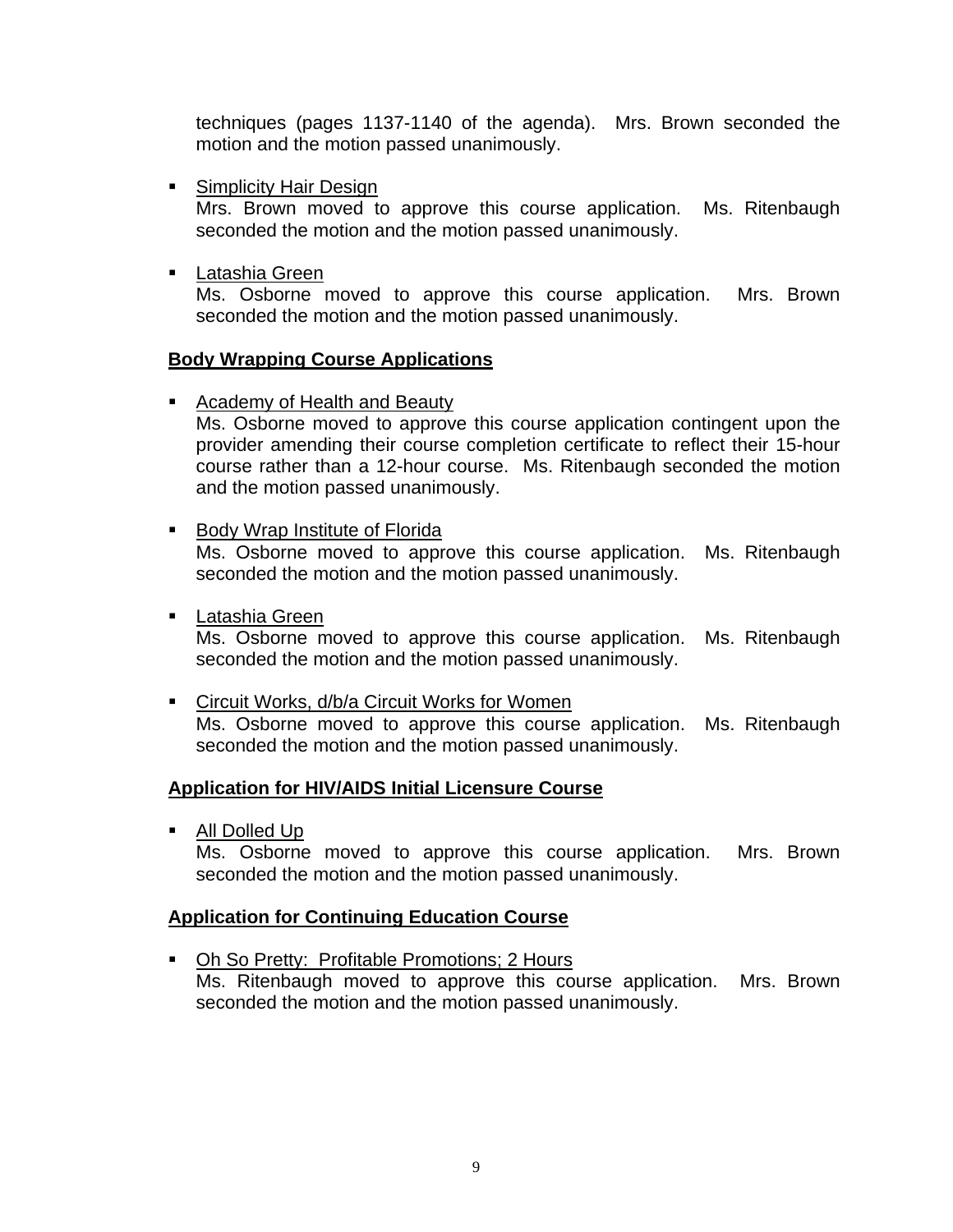### **Committee Reports**

## **Continuing Education Committee – Mary Blanco, Chair**

There was no Continuing Education Committee report.

### **Rules Committee – Donna Osborne, Chair**

There was no Rules Committee report.

### **Legislative Committee – Laura Brown, Chair**

Ms. Garofalo mentioned that the final version of the board's 2005 legislative proposal was included in the agenda. Ms. Osborne indicated that she has received many calls about the proposed legislation. Ms. Michelle Holder, Orange County School System, informed the board that a group of school owners and salon owners has grouped together to move the board's legislative proposal through the 2005 Legislature. She added that this unnamed group is utilizing her as a consultant in this endeavor. Ms. Holder advised the board that the portion of the draft calling for licensure of cosmetic demonstrators has been stricken from the proposal, as the Florida Retail Federal would be against this license which could potentially kill the entire bill. Mrs. Brown interjected that these individuals need to be aware of the sanitation and sterilization issues involved in their business. Ms. Holder added that the Department of Education has some concerns with the language and she intends to speak with their representatives about their concerns. Ms. Holder informed the board that there is a House and a Senate sponsor for this legislation and these sponsors intend to simultaneously introduce this legislation to their respective houses. She added that Mr. Dan Washburn submitted a letter last week asking for justification of the educational hours increase. Ms. Holder indicated that the industry has progressed since the original hours were established thus substantiating the need to increase the educational hours for licenses. Ms. Holder added that the group has some concerns with increasing the administrative fine cap per count from up to \$500 to up to \$5,000 and increasing the refresher course hours cap from 48 hours to 500 hours. Mr. Biggins mentioned that the fine change was suggested in order to bring the rule in line with the department statute. Ms. Osborne stated that the reason for increasing the refresher course hours is to give the ability for someone who has not been in the industry for awhile to take a refresher course. In addition, concerns have been expressed not only with the increase in educational hours but also the creation of new licenses and creation of new examinations. She added that she also expressed to the group her concern with allowing cosmetology students to work after completing their education and before they are licensed. She indicated that legislators may question why licensure is even required if school graduates are allowed to work after completing their education. Ms. Holder added that the supervised work exemption as stated in the original legislative proposal has been stricken. Ms. Ritenbaugh questioned why cosmetology students are allowed to work after failing their first attempt of the examination. Ms. Jacki Knudsen, Pensacola Junior College, inquired if holders of a hair stylist, nail technician and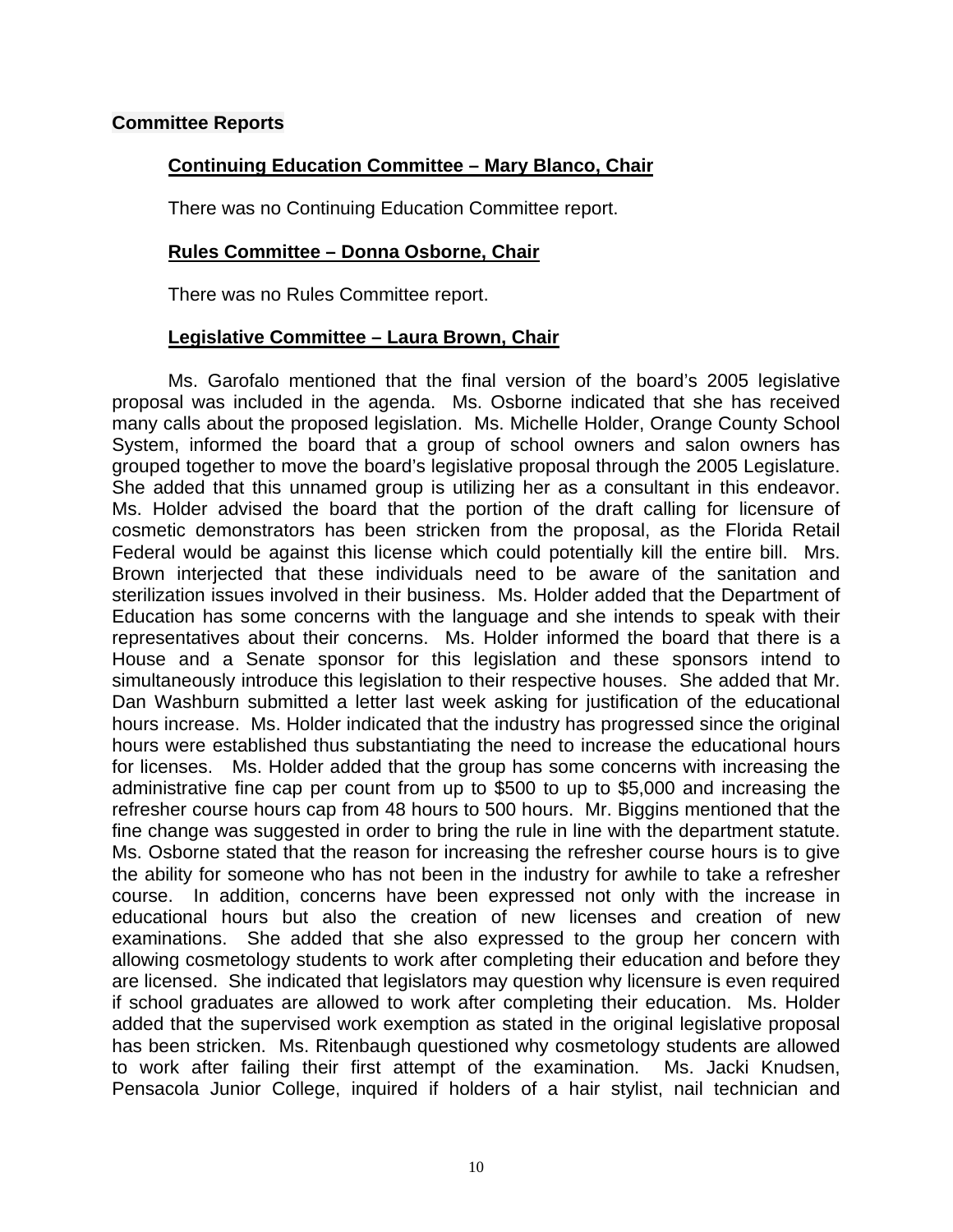esthetician license would be allowed to combine all these individual licenses into a cosmetologist license and if they would be required to take the cosmetology examination even though they had been examined for their other licenses. The board agreed that holders of these three individual licenses should be able to convert them into a cosmetologist license without further examination. Ms. Holder added that this situation could be addressed by rule and that she will relay this suggestion to the group. The board stated that it wants to retain the current supervised work exemption as is. Ms. Holder will provide Ms. Garofalo with a current version of the bill which has approved by the group and Ms. Garofalo will then provide all board members with a copy of the legislation.

#### **New Business**

Ms. Garofalo mentioned a recent meeting with the Bureau of Education and Testing. She added that after looking at board rule 61G5-18.011, Florida Administrative Code (F.A.C.), there is no designated hour requirement for the initial HIV/AIDS course. Mr. Biggins will open rule 61G5-18.011, F.A.C., for discussion at the next board meeting. Ms. Osborne indicated her belief that the initial HIV/AIDS course should be a four-hour course and the HIV/AIDS continuing education course should be a two-hour course.

### **Other Business**

## **Executive Director Report**

## **Operating and Unlicensed Activity Accounts for Periods September 30, 2003 and September 30, 2004**

Ms. Garofalo informed the board that as of September 30, 2004, the board's cash balance was (\$617,220).

Ms. Garofalo informed the board, per Mrs. Brown's request at the October 2004 board meeting, that the Information Technology expense includes the following factors: payment for technology support; the benefit share for the Accenture contract through 2006; and the 41 cents per license paid to Accenture which will conclude in 2009.

## **Board of Cosmetology Newsletter/December 2004**

Ms. Garofalo informed the board that the newsletter was mailed to all salons in December 2004 and is now posted on the board's website.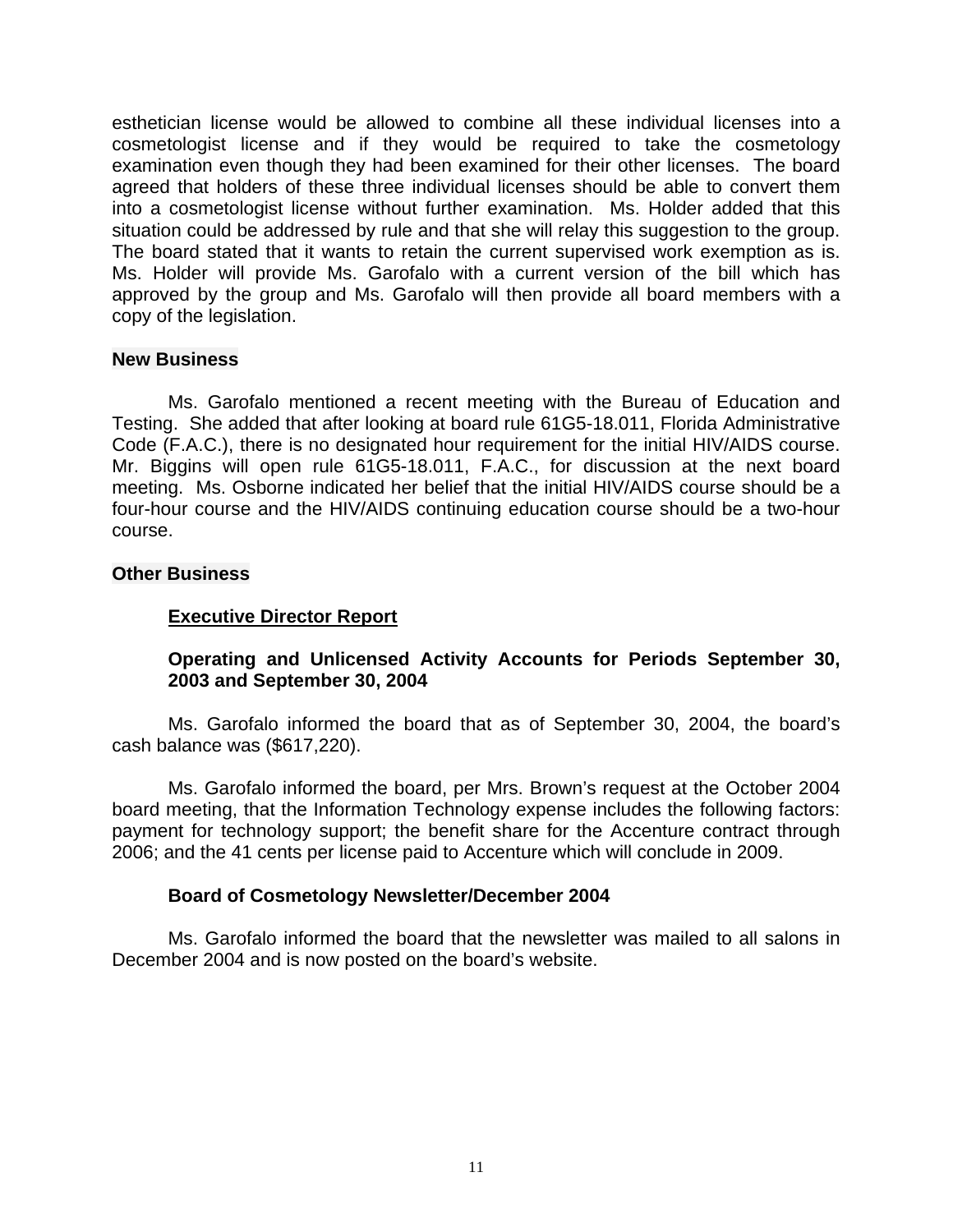## **National Interstate Council of State Boards of Cosmetology (NIC) Bulletin/October 2004 National Coalition of Esthetic & Related Associations (NCEA) Esthetic Equipment Registry (EER)**

Ms. Garofalo informed the board that this information was included in the agenda for informational purposes.

### **Board Member Comments**

Ms. Osborne informed the board that she contacted NIC for additional information on their national testing program. She added that NIC provides testing centers for both their written and practical examinations. The per candidate cost for administration of the NIC written examination is \$75 with examination results provided to the candidate immediately. The per candidate cost for administration of the NIC practical examination is \$45 with examination results provided to the candidate within 48 hours. Ms. Osborne stated that NIC currently offers the practical examination on Mondays throughout the various states utilizing their testing program. Ms. Holder informed the board that she is personally against administering a practical examination at the state board level as it delays the licensing process. After further discussion, Ms. Osborne agreed to contact NIC to determine how many candidates could be examined in one year and how many candidates could be reexamined annually. Ms. Osborne will report her findings at the next board meeting. Additionally, staff will provide the number of examinations and reexaminations administered by the department annually at the next board meeting.

## **Executive Director Report (continued)**

Ms. Garofalo informed the board that this would be her last meeting as their Executive Director as she will be leaving the department to join her husband in Tampa in February 2005. She thanked them for the opportunity to work with them. The board collectively wished her well.

## **Board Attorney Report**

#### **Rules Report/Disciplinary Guidelines**

Mr. Biggins distributed his Rules Report which detailed all the outstanding board rules and their statuses. He added that he will have an extensive draft of the disciplinary guidelines available at the next board meeting. Mr. Biggins also mentioned the board's previous discussion about compliance with local building, zoning and fire code standards being a salon requirement. He provided a copy of rule 6E-2.004, F.A.C. – Standards and Procedures for Licensure. The board will address this topic again at the next board meeting.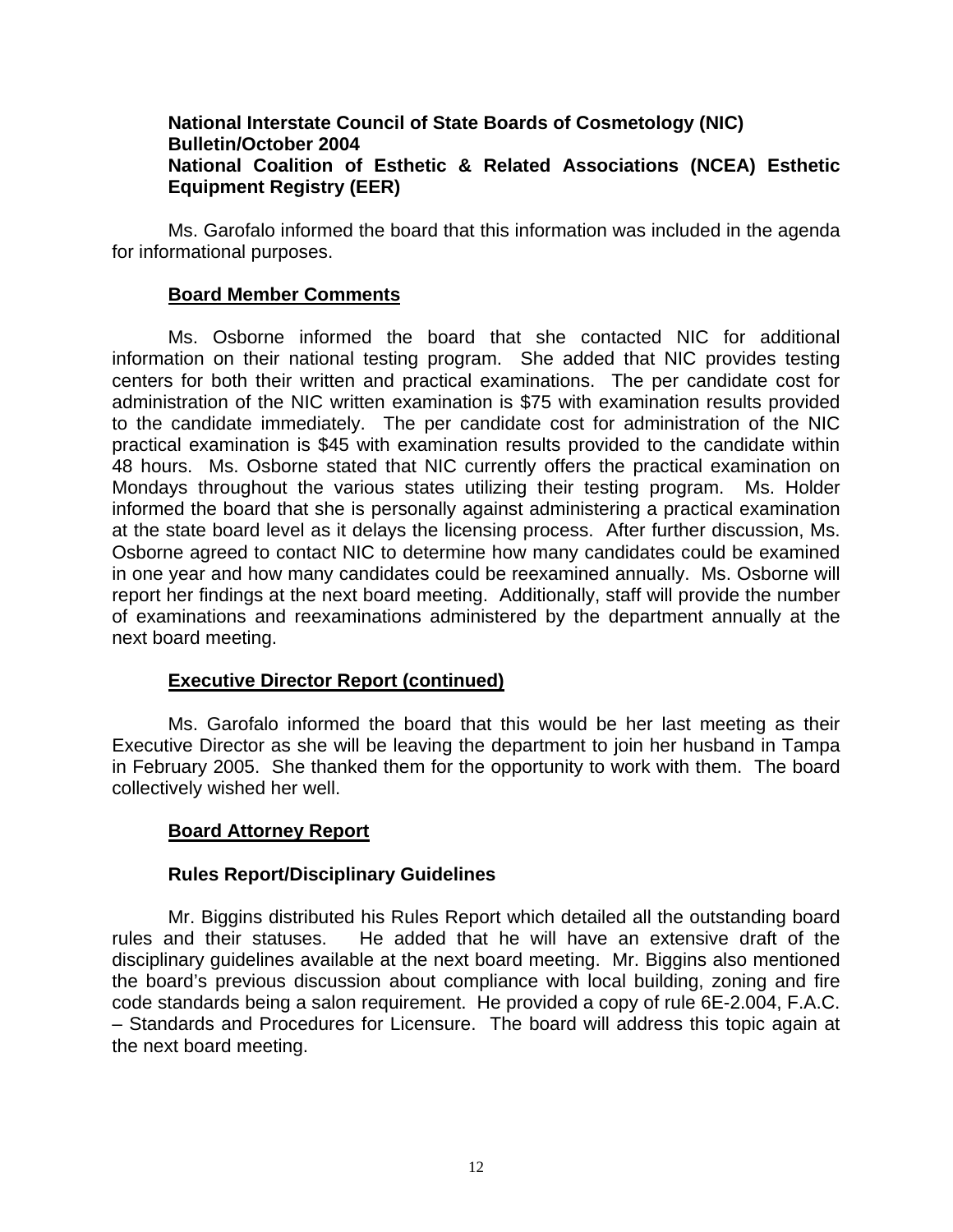## **Regulation Report**

## **Complaints and Investigative Statistics for July Through October 2004**

Ms. Garofalo informed the board that this report was included in the agenda for informational purposes.

## **Bureau of Education and Testing**

There was no report from the Bureau of Education and Testing.

## **Board Member Comments**

There were no additional board member comments.

## **Chairperson Comments**

Chair Blanco had no additional comments.

## **Public Comments**

There were no additional public comments.

## **Correspondence**

## **Email to Susan Tobin Dated October 18, 2004**

Ms. Garofalo informed the board that this correspondence was included in the agenda for informational purposes.

**Email to Anonymous Writer Dated December 10, 2004, Regarding Onsite Hair and Makeup Services Email to Anonymous Writer Dated December 14, 2004, Regarding Onsite Hair and Makeup Services** 

**Email to Shannon Gray Dated December 15, 2004, Regarding Onsite Hair and Makeup Services** 

The board agreed that the writers' concerns have been addressed in the 2005 legislative proposal.

## **Dates and Locations of Future Board Meetings**

The board agreed to conduct its next meeting on Sunday, April 10, 2005, in Tampa, Florida.